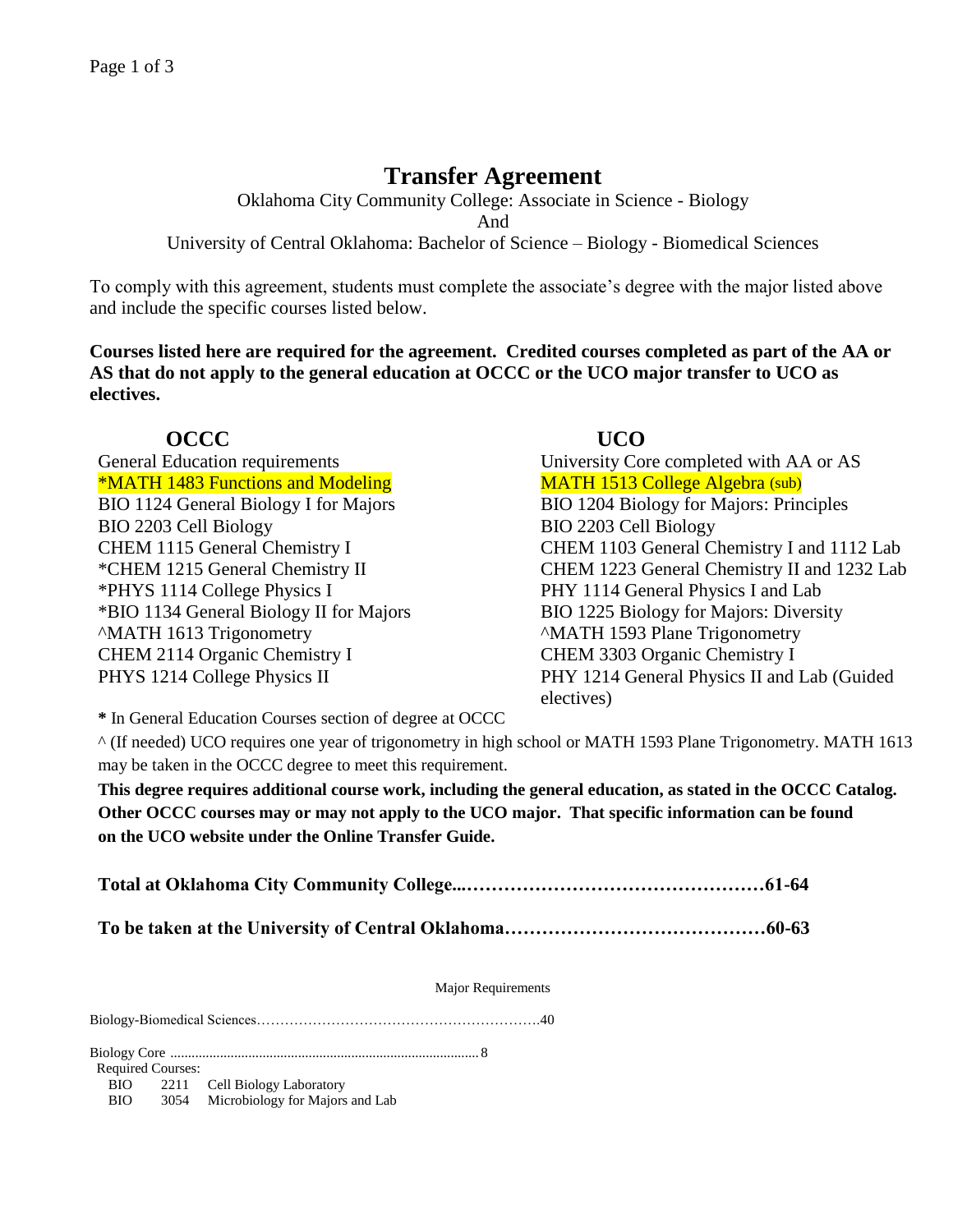| <b>BIO</b>                   | 3303 | Genetics                                                                                                                           |
|------------------------------|------|------------------------------------------------------------------------------------------------------------------------------------|
| *BIO                         | 4840 | Capstone                                                                                                                           |
|                              |      |                                                                                                                                    |
|                              |      |                                                                                                                                    |
| Required courses:            |      |                                                                                                                                    |
| <b>MATH 2153</b>             |      | <b>BioCalculus</b>                                                                                                                 |
| STAT                         | 2103 | <b>Intro Statistics for Sciences</b>                                                                                               |
|                              |      |                                                                                                                                    |
| Required courses:            |      |                                                                                                                                    |
| CHEM 3312                    |      | Organic Chemistry I Lab                                                                                                            |
|                              |      |                                                                                                                                    |
|                              |      |                                                                                                                                    |
| Selected from the following: |      |                                                                                                                                    |
| <b>BIO</b>                   | 3254 | Comparative Vertebrate Anatomy and Lab                                                                                             |
| <b>BIO</b>                   | 3311 | Intro to Genetics Lab Methods                                                                                                      |
| BIO                          | 3414 | Histology and Lab                                                                                                                  |
| BIO                          | 3703 | Evolution                                                                                                                          |
| BIO                          | 3803 | Mammalian Physiology I                                                                                                             |
| BIO                          | 3813 | Mammalian Physiology II                                                                                                            |
| BIO                          | 4134 | Developmental Biology and Lab                                                                                                      |
| BIO                          | 4414 | Virology and Lab                                                                                                                   |
| BIO                          | 4515 | Pathogenic Micro and Immunology & Lab                                                                                              |
| BIO                          | 4622 | Methods of Human Dissection & Prosection                                                                                           |
| BIO                          | 4763 | <b>Biology of Cancer</b>                                                                                                           |
| <b>BIO</b>                   | 4774 | Parasitology and Lab                                                                                                               |
| <b>CHEM</b>                  | 3323 | Organic Chemistry II                                                                                                               |
| <b>CHEM</b>                  | 3332 | Organic Chemistry II Lab                                                                                                           |
| <b>CHEM</b>                  | 3403 | <b>Biochemistry I</b>                                                                                                              |
| <b>CHEM</b>                  | 4103 | Biochemistry II                                                                                                                    |
|                              |      | *A maximum of 2 credit hours from the following list of capstone courses may apply toward the 28 credit hours of guided electives. |
| <b>BIO</b>                   | 3000 | Workshop in Biology                                                                                                                |
| BIO                          | 3990 |                                                                                                                                    |
| BIO                          | 4012 | <b>Advanced Topics in Biology</b><br>Intro to Biological Research                                                                  |
|                              |      |                                                                                                                                    |
| BIO                          | 4871 | Senior Seminar                                                                                                                     |
| BIO                          | 4900 | Practicum in Biology                                                                                                               |
| BIO                          | 4920 | Workshop in Biology                                                                                                                |
| BIO                          | 4930 | <b>Individual Study in Biology</b>                                                                                                 |
| BЮ                           | 4950 | Internship in Biology                                                                                                              |
| BIO                          | 4960 | Institute in Biology                                                                                                               |

BIO 4970 Study Tour in Biology

\*To enroll in a Capstone Experience, students must complete a minimum of 60 credit hours. This 0 credit hour course is designed to be taken in conjunction with a capstone experience. Capstone experiences may include the above courses, or special projects in biology. Special projects include but are not limited to independent research, service learning, professional school applications, or other equivalent experiences as approved by the Capstone Coordinator. Approval of the Capstone Coordinator is required before starting any capstone experience. A reflective writing piece, which must receive a passing score, will be required for all capstones.

Minimum Hours required …………………… 124

Graduating seniors must take a national assessment exam in Biology as a graduation requirement for the B.S. in Biology-Biomedical Sciences.

### Minimum Grade Requirements

1. Average in (a) all college course work, (b) course work at UCO, and (c) major courses………………………..2.00

2. A minimum grade of "C" must be earned in all courses in the major to count toward meeting degree requirements.

\*\*Students accepted to graduate medical and allied health professional schools (e.g. Chiropractic, Dentistry, Medicine, Optometry, Osteopathic Medicine, Pharmacy, Physician Assistant, and Veterinary Medicine) prior to completing this degree will be allowed to transfer a maximum of 30 credit hours from the first year of medical course work toward the guided electives and electives included in this degree.